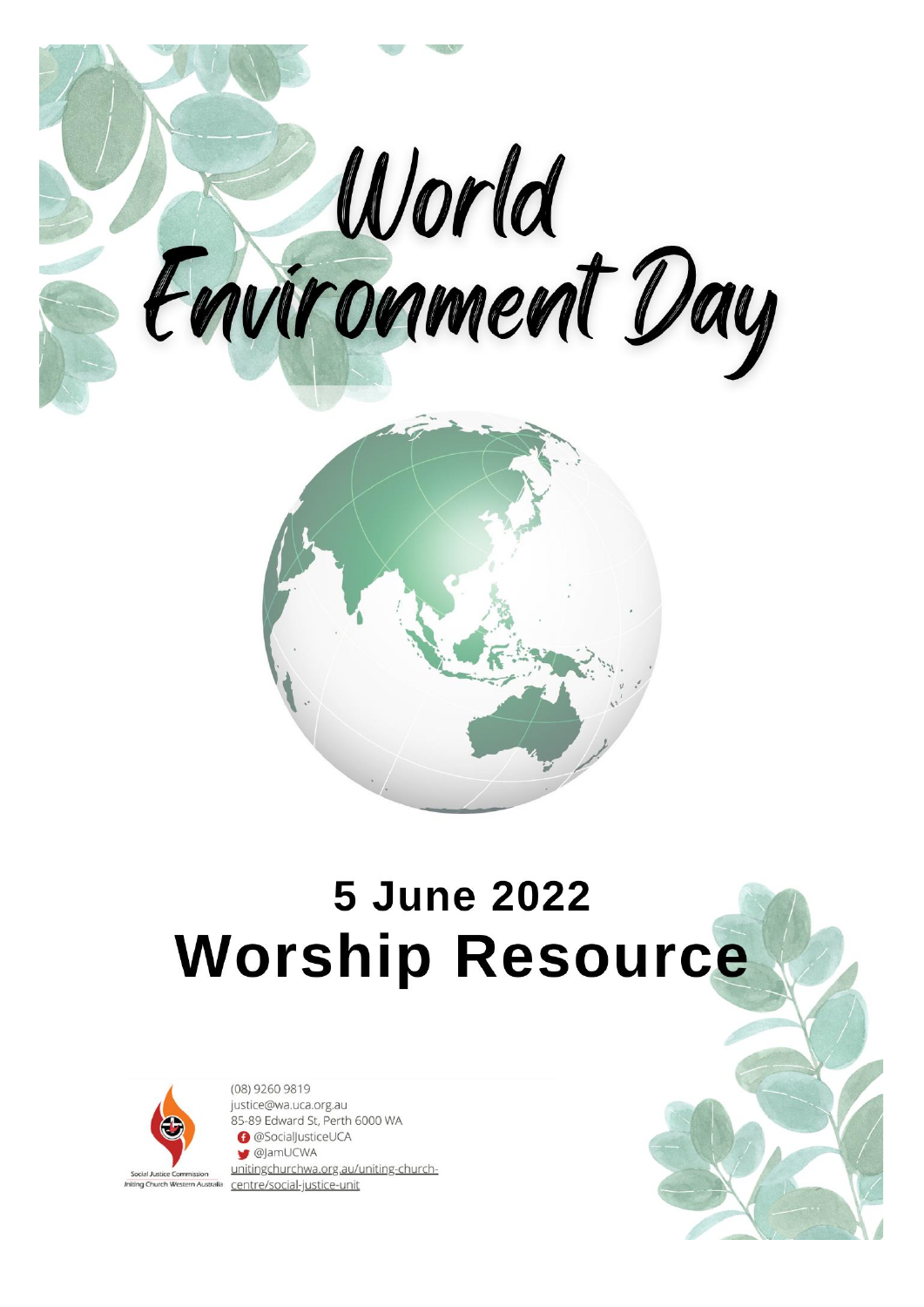# **'Only One Earth'**

(A reflection for Pentecost Sunday and World Environment Day, June 5, 2022) Psalm 104: 24-35, Romans 8: 14-25) Gordon Scantlebury

One of the most beautiful windows into experiencing the Spirit of God is through the life of the natural world all around, of which we are a part. As the Psalmist sings, "O Lord, how manifold are your works! In wisdom you have made them all; the earth is full of your creatures." (Ps 104: 24)

Now, a window to God's Spirit may be found in the urban landscape, for sure. Yet it is as we find ourselves in those less modified vistas of the environment: walking a lonely beach, wandering a forest, or in the midst of the desert outback that can be like a 'coming home': like a breathing in of life and wonder that is paramount to a breathing in of God's lifegiving spirit. It is as we see the sight of birds in a garden, or the magic of a whale breeching off the coast that can be like a celebration of God's Spirit of life for our souls.

In truth, the living world is not the only expression of God's Spirit, yet it is arguably the most profound and basic for us. Here is life itself. Here is breath. Here is our world's existence that is utterly dependent upon God. As Psalm 104 also states, "When you send forth your spirit they are created and you renew the face of the ground" (v 30). 'They' here are the earth's creatures which includes humanity. God is the one who gives us all life. We are like an 'out-breathing' then of God's Spirit, and through that spirit we relate back to God and to every living thing.

This sense of our relationship with God and to all the creation is also alluded to in Paul's letter to the Romans. To be fair, Paul does focus here on our *human* interrelationship as God's 'children': a relationship made conscious and enriched through our faith in Christ. Paul tells us we can be reassured of our identity as God's children and that the connection or substance of this relationship is made possible through God's Spirit. Beyond simply our belief or faith in God, God also reaches out to us and 'adopts' us. God reaches out to embrace us as children and family.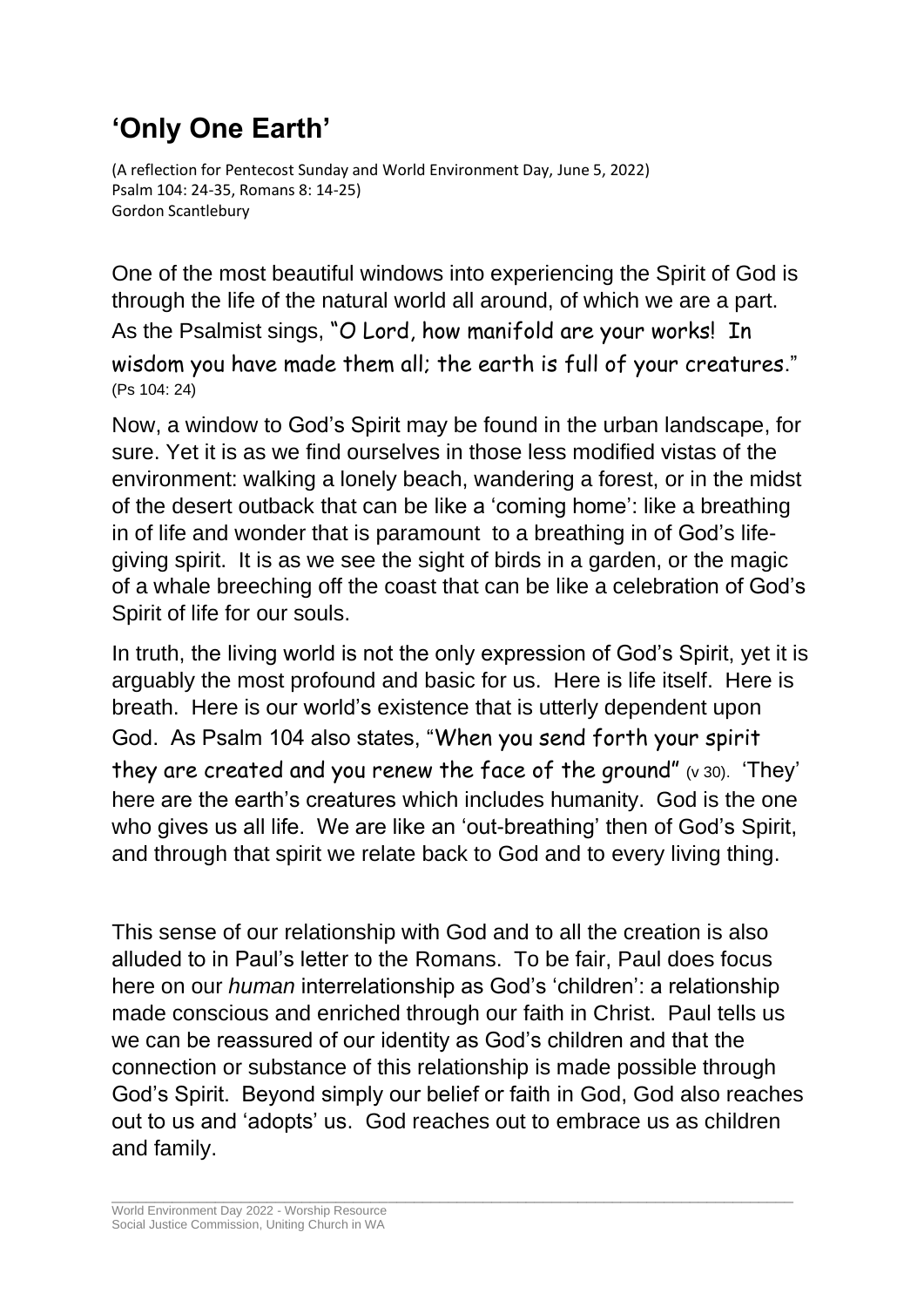As we read further through this section of Paul's letter, we see that the extent of this relationship reaches out beyond our humanity alone to something much greater. In the verses that follow Paul expresses that there exists a parallel between the relationship of humanity with God, and of the whole living Creation with God. Just as we suffer and groan for the life-giving freedom we hope for in God, so too does the whole living world suffer for the freedom it yearns for. The sense expressed here is that our journey as God's children is intertwined with the journey of the world around us. And the implication is that our suffering and redemption are one and the same.

Elsewhere in scripture a writer asks, "How can you say you love God and at the same time hate your brother or sister?" (1 John 4: 20) By the 'spirit of adoption' God embraces all of life. Surely then all living creatures become my 'brothers and my sisters'. And so beyond our human relationships we could rightly paraphrase this question of the preacher to ask, "How can you say you love God and yet hate the forests you are clearing to mine for more bauxite?" or "How can you say you love God and yet show your hate for the earth's atmosphere and climate by deliberately burning more coal and gas, even when you now know of the damage that is causing?" By God's Spirit the whole living world, including ourselves, is brought into relationship as God's children. By God's Spirit we will either be set free together, or be subjugated to futility together. By God's Spirit we are all one.

Today is the Day of Pentecost and we celebrate the empowering and sheer 'enlivening' of God's Spirit. Rejoice then, for God's Holy Spirit abides among us.

Today is also World Environment Day whose theme this year is 'Only one Earth'. We do not have a 'planet B' to fall back on. There is only one earth and we will either live together with all the wonders of life on this beautiful globe, or tragically we will sow the seeds of great destruction together.

Verifiable evidence, particularly over the last 40 or so years, has revealed to us just how much our collective human activity is damaging the atmosphere and ecosystems of our planet. In recent years we have also witnessed the escalating severity of wild fires, floods, heatwaves, droughts, storms and the loss of food crops. Each year we see more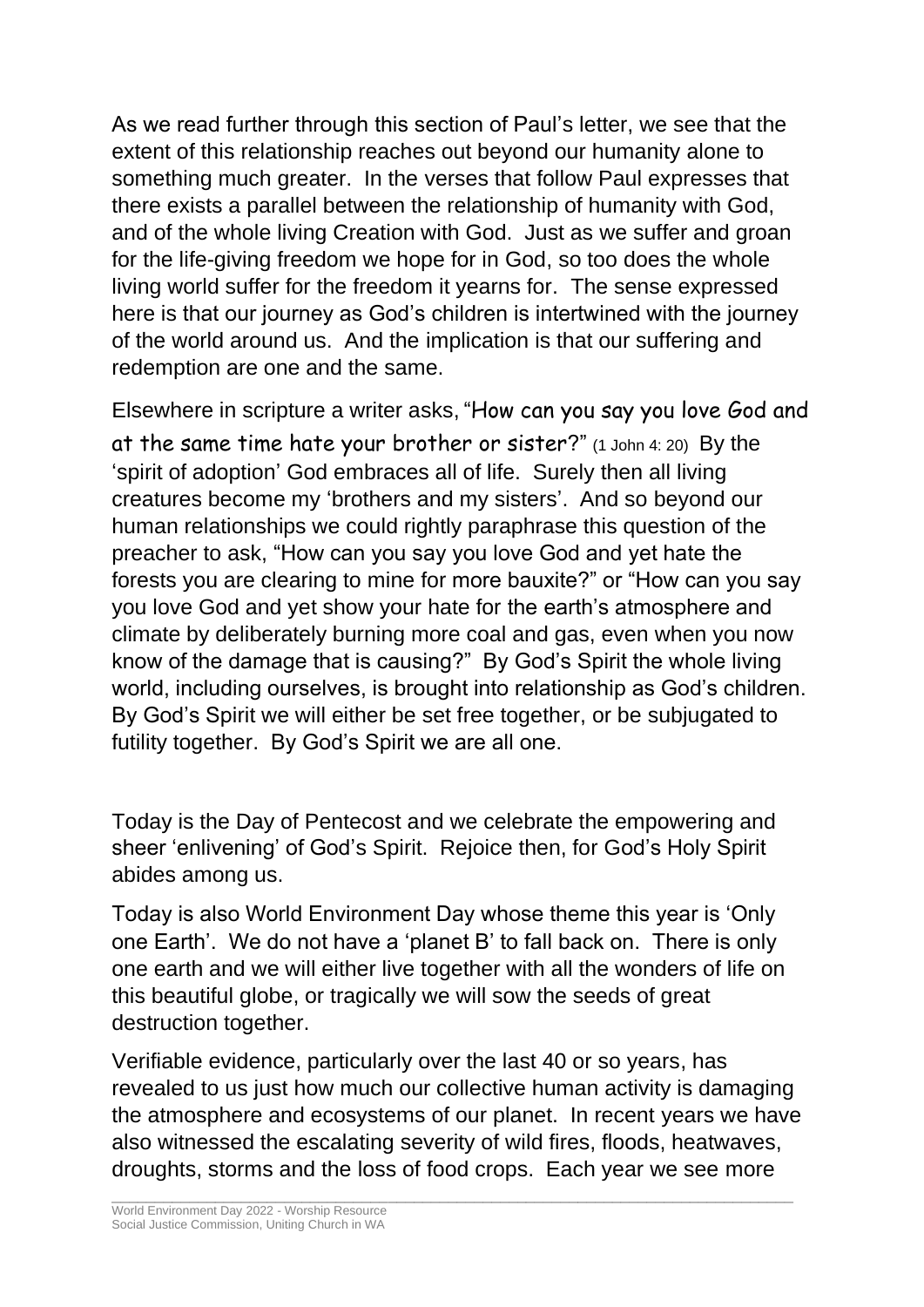and more that we no longer simply impact the coral reefs and rhinos and fairy penguins of our world, but we also threaten our global human society and its future. Humanity's and the world's fate is bound together.

And we could look at this situation in a purely empirical fashion, perhaps treating the destruction of the environment as some technological problem to be solved. Or others could say it is only a broad human social issue to be tackled. Yet the Spirit of God who breathes life into all living things tells us this is also and at the same time very much a spiritual catastrophe we are facing. The hurt we are prepared to keep on inflicting on our planet is a hurt we inflict not just on the natural world and ourselves, but simultaneously it is a wounding of our own spirit and of the Spirit of God. Our continued desecration of the earth simultaneously desecrates our sense of identity and meaning and interrelationship. It desecrates our human spirit. I believe it also must make God weep. "Do not grieve the Holy Spirit", it tells us in Ephesians. Well, one of the ways we grieve the Holy Spirit must certainly include our desecration of the life God's Spirit has gifted to us.

And can there be hope? Can our environmental tragedy be redeemed? The Apostle Paul certainly thought so. He saw that despite the struggle and suffering, yet there could be redemption and freedom for all God's children. And in the Psalm it says that God's Spirit not only creates but it also "*renews the face of the ground*". There can be renewal. There can be new life breathed by God's Spirit and by that same spirit abiding within God's children.

The pressures of increasing human population with all its needs and greed and lack of thought is real enough and it is huge. These pressures wrestle against God's creation and our own humanity every second of every day. Yet among us many also work for renewal. For some that is through technological changes where these are needed. Others protest to change attitudes and lifestyles, or work for change at a political level. Lovingly, others also act to preserve the life that we have, or to re-seed or re-plant that life. All of these are more than simply acts of humanity responding to an environmental crisis, but I see them also as God's Spirit breathing through us to renew the face of the earth. Yes, there can be hope.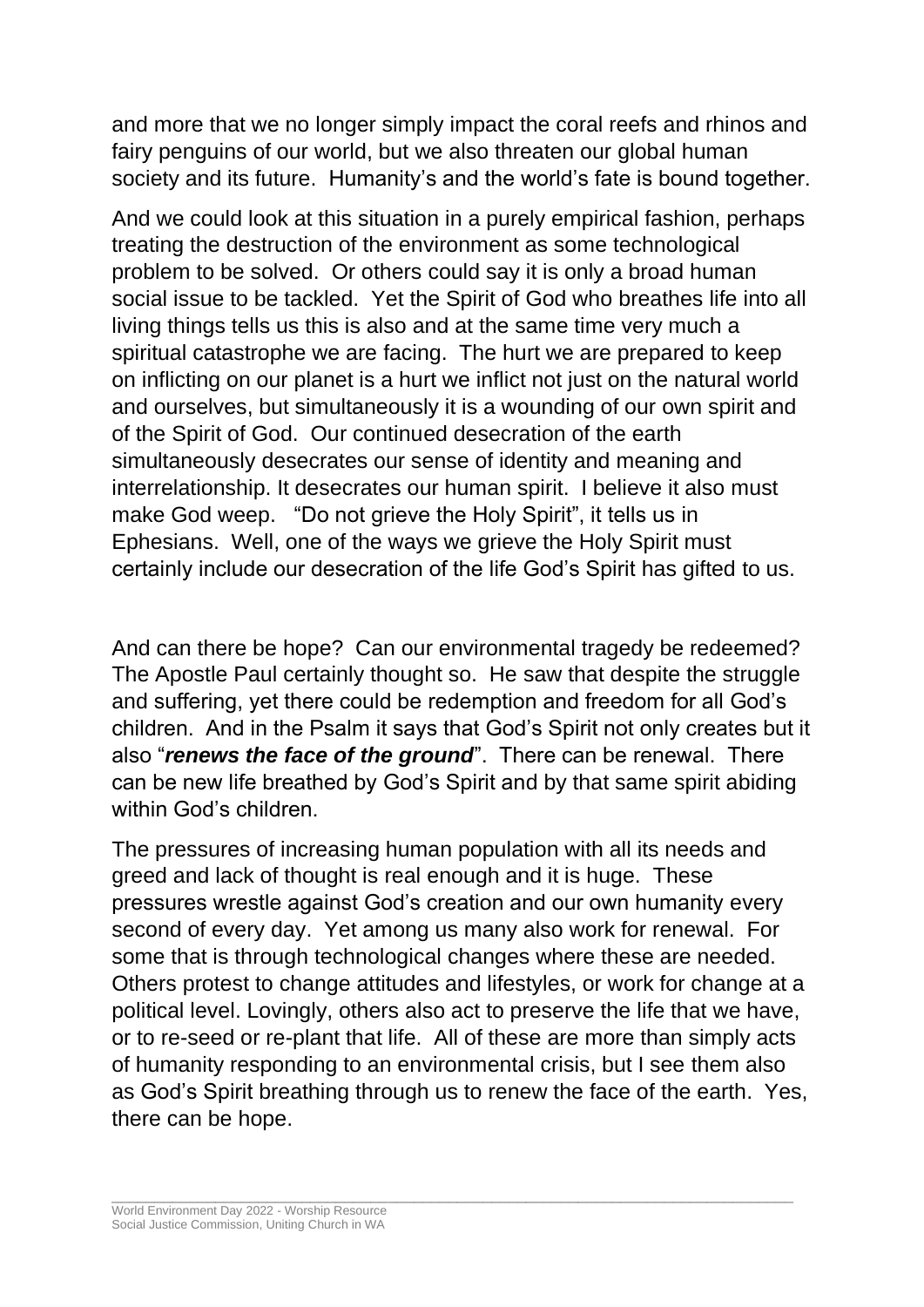On this Day of Pentecost we celebrate that God breathes life into all the world. And on this World Environment Day we are reminded that there truly is 'only one earth'. Despite the vastness of the cosmos with all its other possible worlds, yet for the foreseeable future, this is it! Only one earth, yet it is a beautiful world imbued with life and the very Spirit of God. As God's children let us then pray and work for its renewal.

\_\_\_\_\_\_\_\_\_\_\_\_\_\_\_\_\_\_\_\_\_\_\_\_\_\_\_\_\_\_\_\_\_\_\_\_\_\_\_\_\_\_\_\_\_\_\_\_\_\_\_\_\_\_\_\_\_\_\_\_\_\_\_\_\_\_\_\_\_\_\_\_\_\_\_\_\_\_\_

Amen.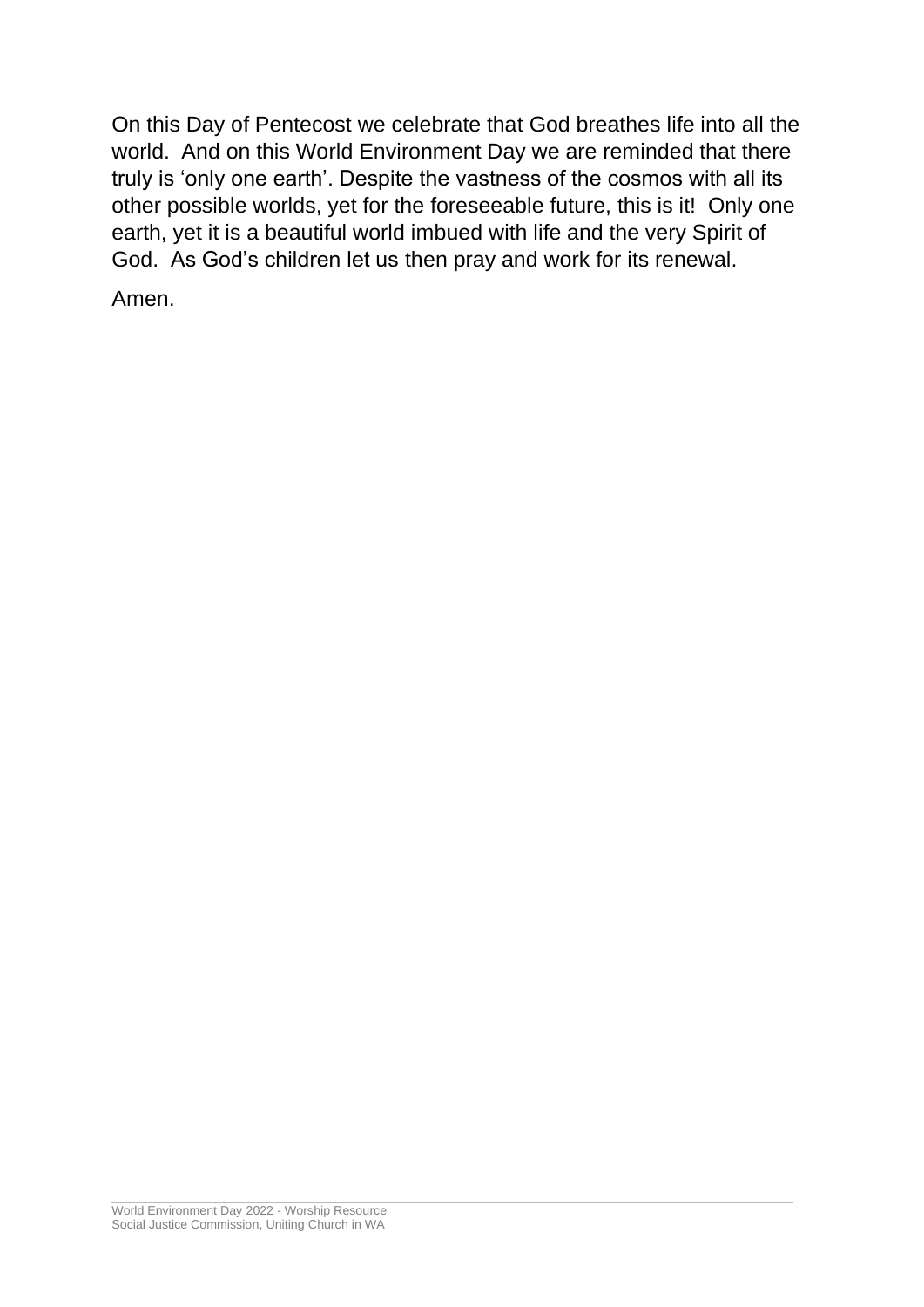## **Prayers for use on World Environment Day/ Pentecost 2022.**

*(Note, these prayers have been gathered and in places adapted from a 2014 resource, 'Interfaith Worship Resources on Earth Stewardship' from The Sustainable Sanctuary Coalition)*

#### **Call to Worship**

Bless the Lord, O my soul. **O Lord my God, I stand in awe at your greatness.** Your being is clothed with honour and majesty and robed in light **You stretch out the heavens like a tent, making the winds your messengers, and fire and flame your servants.** How great are your works, O God! **In your wisdom you created the earth and all that is within it.** In thanksgiving, let us worship and praise the Lord our God

#### **Prayer 1**

O God, Holy Spirit, whose breath gives life to the world and whose voice is heard in the soft breeze, we need your strength and wisdom. Come to us and among us; Come as the wind and cleanse us. We join with your Creation and with each other to sing the song of the stars; to rejoice in the sunlight; and to refresh the air.

### **Prayer 2**

Almighty God, who has created and is creating, we look around at the beauty of this earth and are amazed by your works.

Spectacular sunsets, cheerful birds singing, humorous and beloved

pets are all reminders of the wonders of creation.

For all of this, we give you thanks.

Bind us together as a community that we might care for one another, building each other up in faith. On this Environment Day and Day of Pentecost.

\_\_\_\_\_\_\_\_\_\_\_\_\_\_\_\_\_\_\_\_\_\_\_\_\_\_\_\_\_\_\_\_\_\_\_\_\_\_\_\_\_\_\_\_\_\_\_\_\_\_\_\_\_\_\_\_\_\_\_\_\_\_\_\_\_\_\_\_\_\_\_\_\_\_\_\_\_\_\_

O God, enliven by your Spirit to care for your creation.

Teach us new ways reduce our waste and creative ways to reuse items.

Empower us to be good stewards of this Earth that we love, and which you have entrusted to us.

We pray all of this in Jesus' holy name. Amen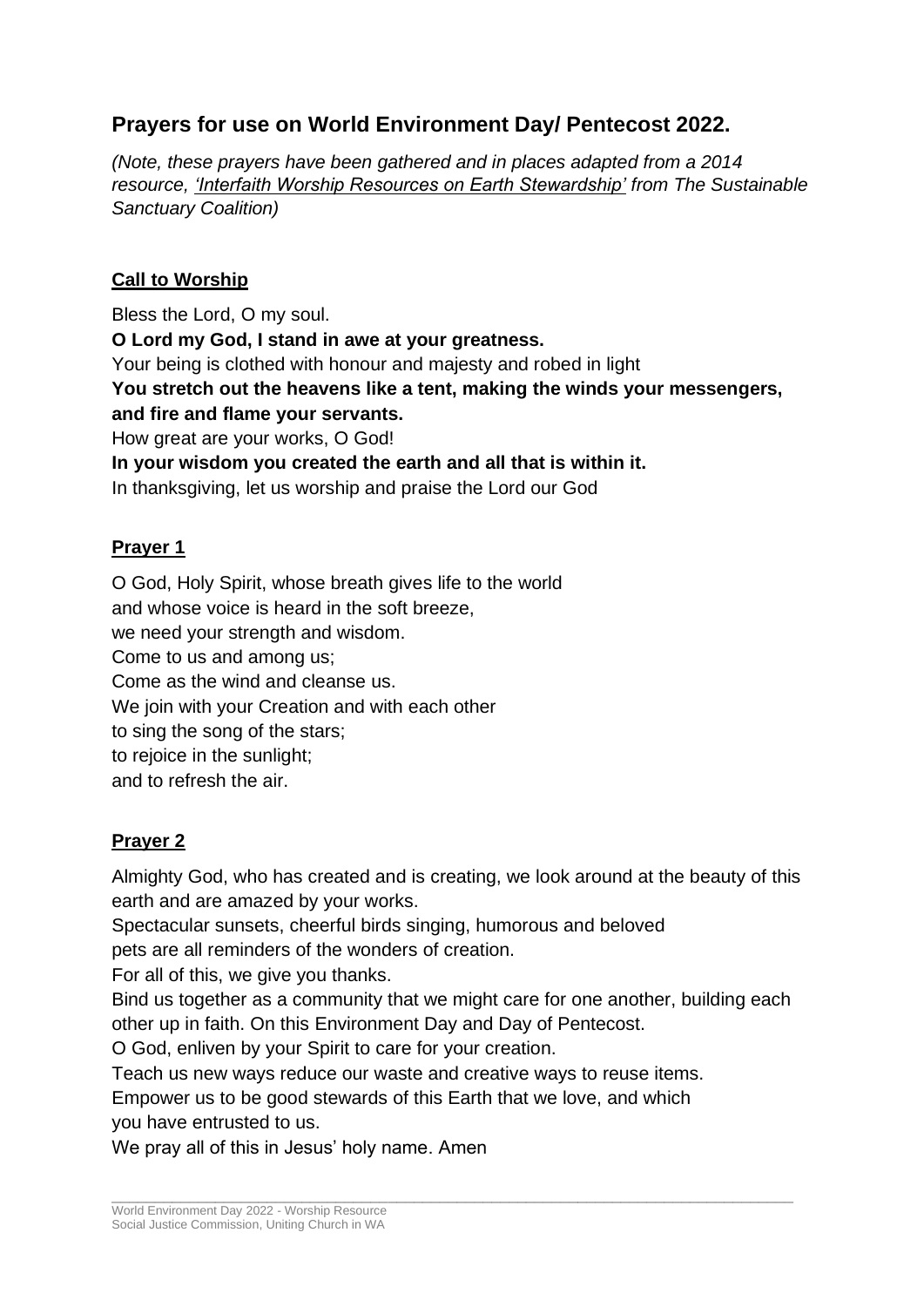#### **Prayer of Compassion and Confession**

*(By St. Basil the Great, 330-379.)*

O God, enlarge within us the sense of fellowship with all living things, our brothers the animals to whom you gave the earth as their home in common with us.

We remember with shame that in the past we have exercised the high dominion of humanity with ruthless cruelty so that the voice of the earth, which should have gone up to you in song, has been a groan of travail.

May we realize that the living things of our earth live not for us alone but for themselves and for you, and that they love the sweetness of life.

#### **Intercessory Prayer**

*(From National Council of Churches)*

Creator God, you make all things and weave them together in an intricate tapestry of life. Teach us to respect the fragile balance of life and to care for all the gifts of your creation. Guide by your wisdom those who have power and authority,

that, by the decisions they make, life may be cherished

and a good and fruitful Earth may continue to show your glory and sing your praises.

#### Almighty God,

you have called us to tend and keep the garden of your creation.

Give us wisdom and reverence for all your plants and animals who share this planet with us and whose lives make possible our own.

Help us to remember that they too love the sweetness of life and join with us in giving you praise.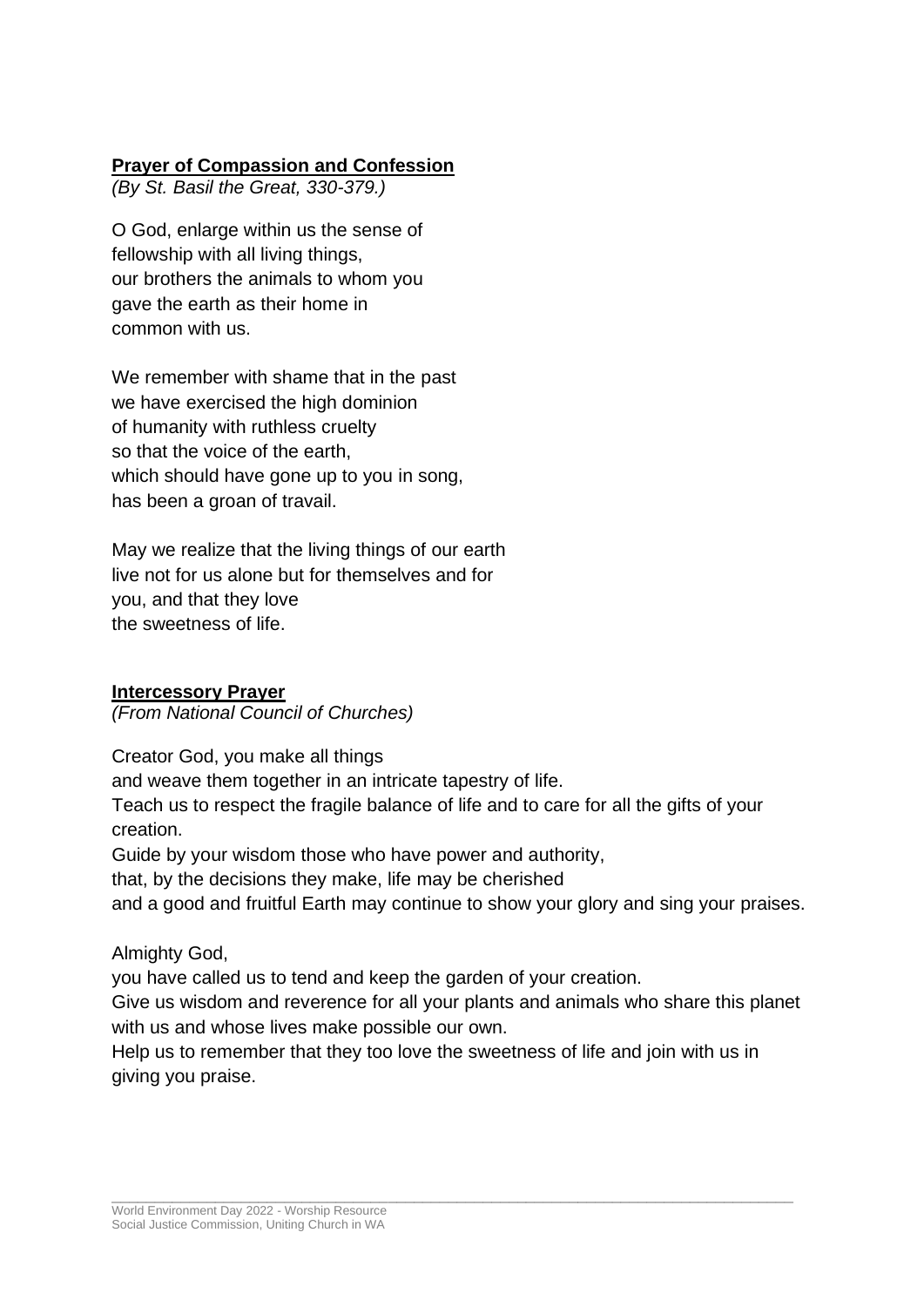#### **Prayer for the Earth**

*(by Carol Meyer)*

Most gracious God, we come before you to pray for the wellbeing of the planet. You alone know the full extent of the destruction we have wrought to your beautiful handiwork, and what needs to be done to remedy it.

We pray for the people around the globe who suffer because of environmental damage.

We pray for the defenceless creatures harmed or made extinct by our selfishness and ignorance.

We pray for the oceans, air, mountains, plants, and soil, that life and health may again pulse in them.

We pray that we humans have a change of heart and stop harming the planet.

Pour out your Holy Spirit on us that we may have the passion and wisdom to work effectively to restore your creation.

Guide us in our personal, congregation, and community efforts.

Give us strength to continue on with this work when it is difficult and requires sacrifice.

Bless the Earth and all its life in every way. Amen

#### **Litany of the Six Directions**

*(from the Native American Tradition) Note: people are encouraged to stand and turn in each direction as indicated, to reach up with their arms towards the heavens, or to reach down and touch the earth.*

Leader: We turn to the West for a blessing to the Spirit of Shalom, Peace: make us whole, make us holy, help us to love You and one another with our whole heart, our whole mind and our whole being, we pray:

People: *Empower us, Holy Spirit.*

Leader: We turn to the North for a blessing to the Spirit of Integrity: give us Your strength and the courage to endure all the problems we may face, we pray: People: *Empower us, Holy Spirit.*

Leader: We turn to the East for a blessing, to the Spirit of Illumination: open our eyes to the sacredness of every living thing, we pray: People: *Empower us, Holy Spirit.*

Leader: We turn to the South for a blessing, to the Spirit of Transformation: help us to grow in wisdom and grace and the goodness of the ages, we pray: People: *Empower us, Holy Spirit.*